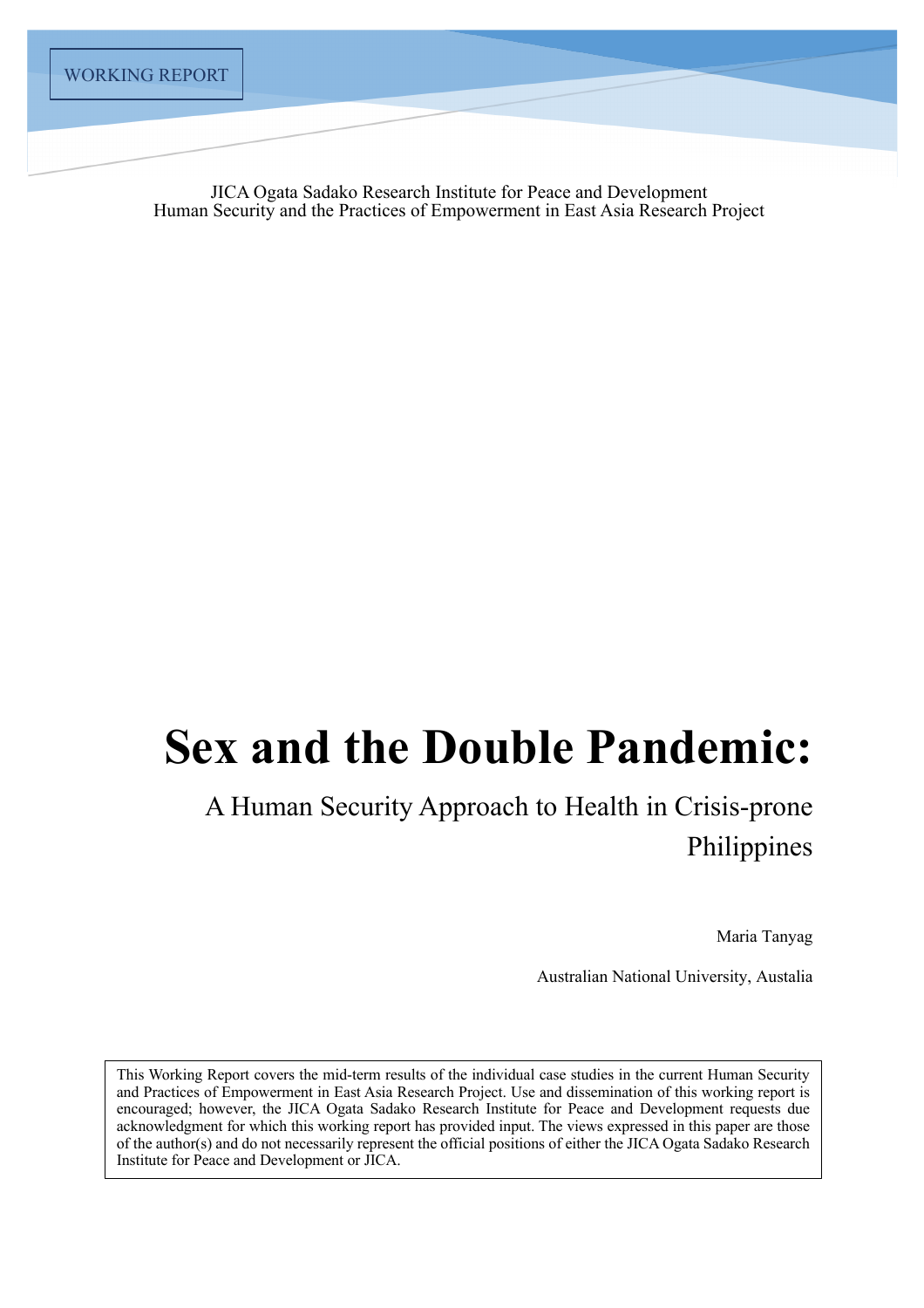# **Sex and the Double Pandemic:**

# **A Human Security Approach to Health in Crisis-prone Philippines**

Maria Tanyag\*

# **Abstract**

This paper examines the cascading effects of the COVID-19 pandemic on pre-existing and less visible health security issues relating to sexual and reproductive health. Alongside COVID-19, a hidden pandemic of domestic violence, disruptions and decline in access to contraception, and unplanned pregnancies especially among young adolescents in the country has arisen amid a militarized pandemic response in the Philippines. The research aims are two-fold. First, the study seeks to analyze the relationship between state responses to COVID-19 and the accessibility to and provision of sexual and reproductive health services by drawing from the theoretical lens of empowerment and human security. Second, it examines how the hidden pandemic of deteriorating sexual and reproductive health during COVID-19 is linked not only to the failure to incorporate a human security lens in the response to the virus, but also with the systemic problems from undervaluing the largely feminized health system and social welfare service delivery in the country. Over the coming months and years, these yet to be accounted for gendered health impacts from COVID-19 are set to further strain the well-being and capabilities of the most severely impacted populations, particularly women and health workers, in the Philippines. In the long run, their neglect may compound the challenges for inclusive COVID-19 response and recovery. Worryingly, the pandemic risks reversing gains toward achieving sustainable development goals and realizing peace and justice in the country.

**Keywords**: sexual and reproductive health; Philippines; care; crisis; global health security; pandemic.

<sup>\*</sup> Dr Maria Tanyag, Australian National University, (Maria.tanyag@anu.edu.au)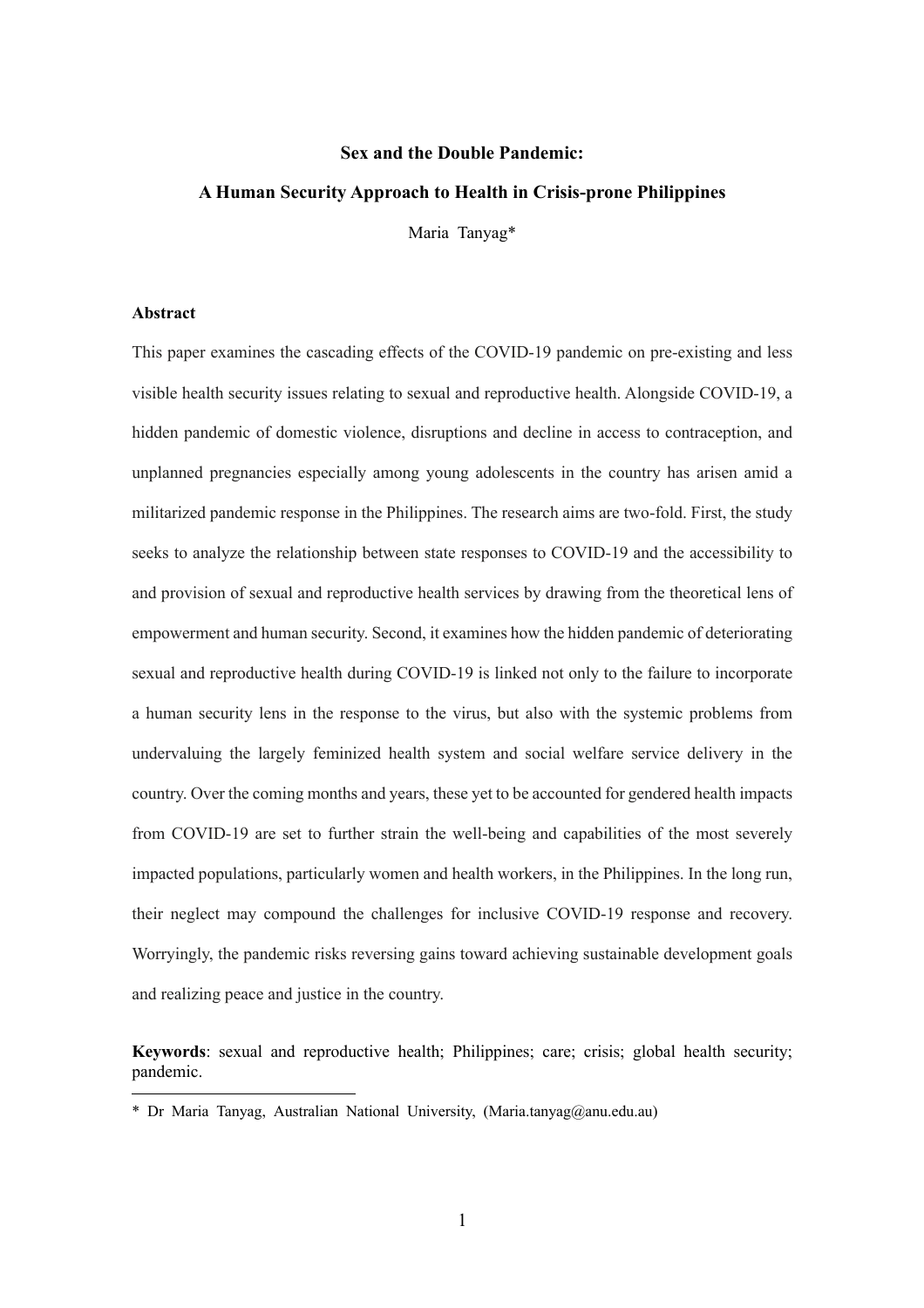## **1. Introduction**

Without question, the global COVID-19 pandemic has had a deadly impact on the Philippines. On 20 January 2020, the first case of COVID-19 was confirmed in the Philippines.<sup>1</sup> More than a year later, there are now more than 600,000 confirmed cases, nearly 13,000 deaths and a surge of 5000 new cases in one day.<sup>2</sup> The World Health Organisation in the Philippines has regularly produced situation reports documenting signs that the pandemic is not abating. On the contrary, Filipinos, especially urban slum dwellers and health workers continue to bear the brunt of the pandemic. Based on existing data, almost 20% of all those infected in the country are health workers.<sup>3</sup> Approximately 41% of the total number of confirmed cases and 39% of deaths are from the National Capital Region (NCR), where densely populated Manila is located.<sup>4</sup> Based on the WHO classification, large-scale or Stage 3 community transmission remains in the NCR due to the ongoing trend of increasing cases and heightened transmission compared to nationwide trends in the Philippines that place it at Stage 2. According to a World Bank funded survey conducted in the Philippines from December 2019 to April 2020 among a sample of low-income households (especially those that are part of the government's social welfare program), 56% reported food insecurity, with at least one household member reducing their consumption of food in the past 7 days due to lack of resources. The survey also reported that the economic shock through income and job losses is particularly pronounced in urban areas and among male workers and youth (Cho et al 2021a). COVID-19 has also had a transnational economic impact as many overseas Filipino workers (OFWs) were repatriated as the immediate outcome of the global economic slowdown and borders being shut down. OFW remittances, which typically constitute 10 percent of gross domestic product (GDP), are expected to decline according to the Asian

<sup>1</sup> *Coronavirus disease (COVID-19) Situation Report 1 Philippines,* 9 March 2020.

https://www.who.int/docs/default-source/wpro---documents/countries/philippines/emergencies/covid-19/who-phl-sitrep-1-covid-19-9mar2020.pdf?sfvrsn=2553985a\_2

<sup>2</sup> https://covid19.who.int/region/wpro/country/ph

<sup>3</sup> https://reliefweb.int/report/philippines/philippines-covid-19-humanitarian-response-plan-may-11-2020 revision

<sup>4</sup> *WHO Philippines Situation Report 71*, 27 February 2021.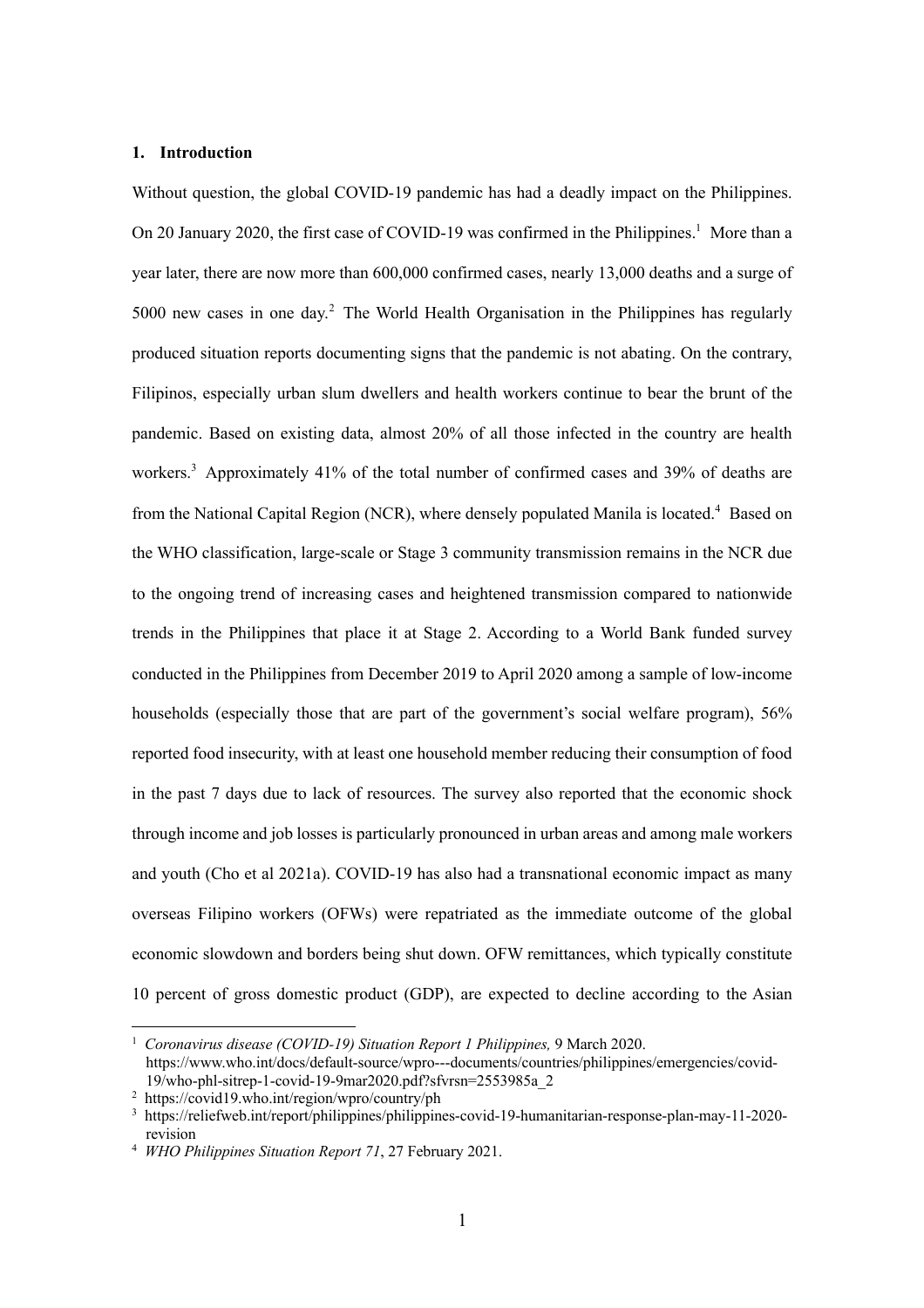Development Bank (ADB), thereby cascading negative economic impacts from migrant households to the national economy.<sup>5</sup>

Alarmingly, the national pandemic response is even being harnessed in the service of the Drug War which began in 2016 by the Duterte government. In the Philippines, the COVID-19 pandemic intersects with a militarized response to the pre-existing health crisis of drug abuse. President Duterte's war on drugs has been reasonably believed to have involved the perpetration of crimes of murder, torture, and the infliction of serious physical injury and mental harm in the country, based on report findings from the International Criminal Court.<sup>6</sup> It has also been argued that these crimes correspond to the stages of genocide (Simangan 2018). Data indicate that extrajudicial killings registered a 50% increase between April and July 2020 (Human Rights Watch 2020). The Philippine COVID-19 response, circumscribed by the same militarist logic, has also been punitive, criminalized and deadly. The Philippines quarantine policy is one of the most stringent in the Southeast Asia region (Cho et al 2020). For example, President Duterte has authorized the locking up of quarantine offenders and have given pronouncements to law enforcers to 'shoot troublemakers dead.<sup>'7</sup> There are also reports that curfew violators are being abused and in one province, locked up in dog cages (Atienza et al. 2020, 17).<sup>8</sup>

This working paper provides a preliminary mapping of the importance of linking gender, human security and empowerment-centered approaches in the context of overlapping and competing health crises. Drawing on the case of the Philippines, it explores the limitations and negative outcomes of a military-driven security approach, particularly in addressing the hidden or shadow

<sup>5</sup> https://www.dfat.gov.au/sites/default/files/covid-response-plan-philippines.pdf

<sup>6</sup> https://www.icc-cpi.int/itemsDocuments/2020-PE/2020-pe-report-eng.pdf

<sup>7</sup> https://www.sunstar.com.ph/article/1850972/Manila/Local-News/Duterte-orders-Shoot-troublemakersdead

<sup>8</sup> See also https://www.hrw.org/news/2020/04/03/philippine-children-face-abuse-violating-covid-19 curfew#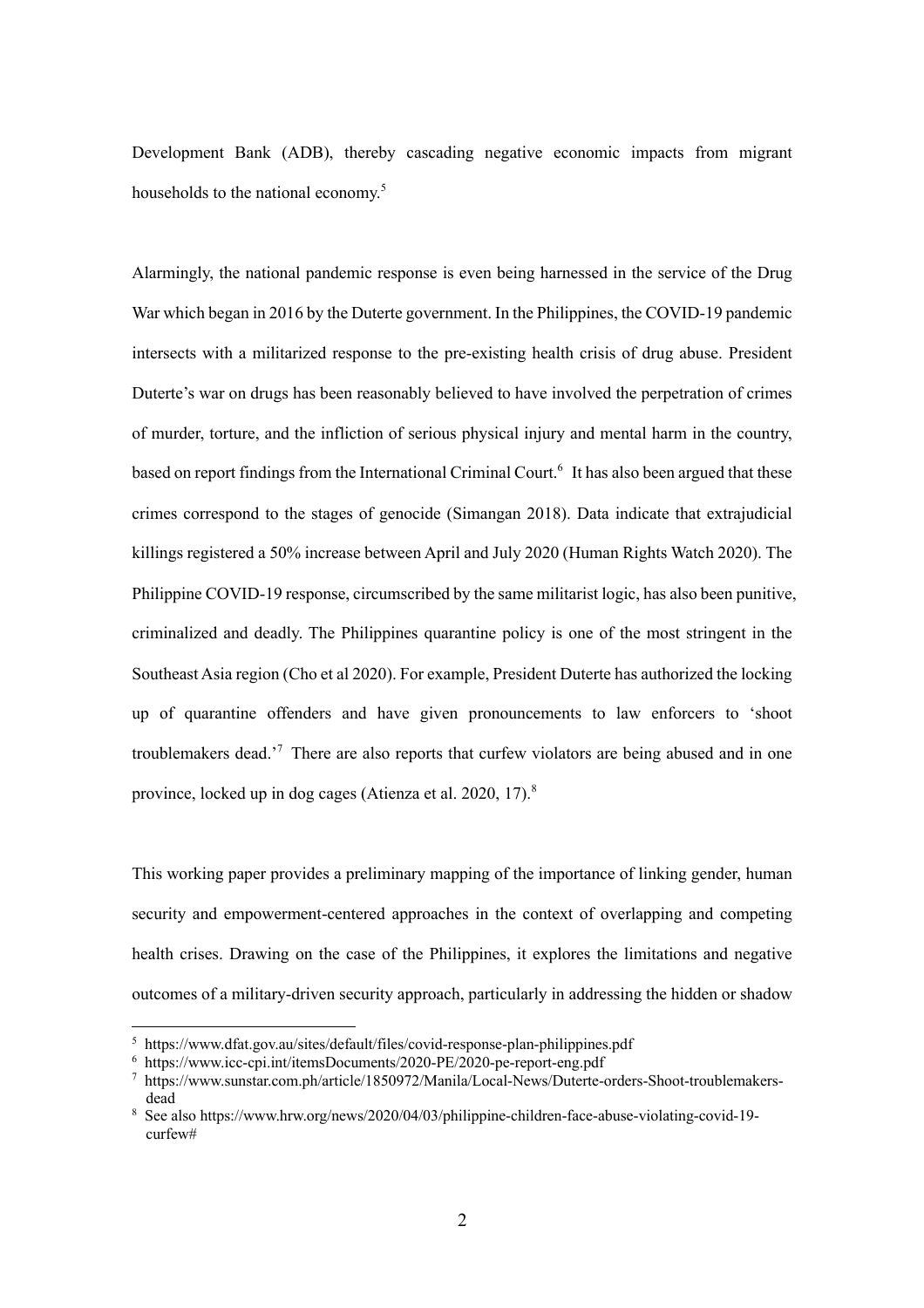pandemic of restrictions to sexual and reproductive health. Globally, there has been a growing awareness on how the global COVID-19 crisis is intersecting with the visible crises in the form of gendered impacts of COVID-19 and particularly in terms of access to essential health services and supplies. Feminist scholars and practitioners have sounded the alarm on issues of sexual and reproductive health and sexual and gender-based violence that have not been accounted for in the initial global and national COVID-19 responses; and will continue to be neglected when global health governance embodies the 'tyranny of urgency' (Smith 2019; Davies et al. 2019). In the Philippines, there are worrying predictions of long-term harm to human security emerging from the militarized COVID-19 response and their compounded impacts for sexual and reproductive health and more broadly women's empowerment. The paper argues that the deployment of a militarized pandemic response creates and reinforces hierarchies among health security issues to the detriment of women and girls, and to inclusive COVID-19 recovery.

The paper has three main parts. First, it discusses the utility of the human security approach in the context of multiple health crises for putting the empowerment of marginalized and most at-risk groups at the center. Second, it examines the occurrence of a so-called hidden or shadow pandemic in the Philippines as a direct result of the militarized approach to the national pandemic response. Third and last, the paper provides a preliminary assessment of the tensions between 'rapid recovery' as the logical outcome and goal in the dominant militarized security on the one hand; and durable and inclusive post-crisis recovery from human security on the other.

# **2. Human Security and Competing Health Security**

Health governance in the Philippines and in Southeast Asia more broadly contends with both heightened risks for infectious disease outbreaks and the rising prevalence of non-communicable diseases (Caballero-Anthony 2018). When COVID-19 impacted the Philippines, it was already in the grips of a militarized 'War on Drugs' and had a pre-existing weak public health system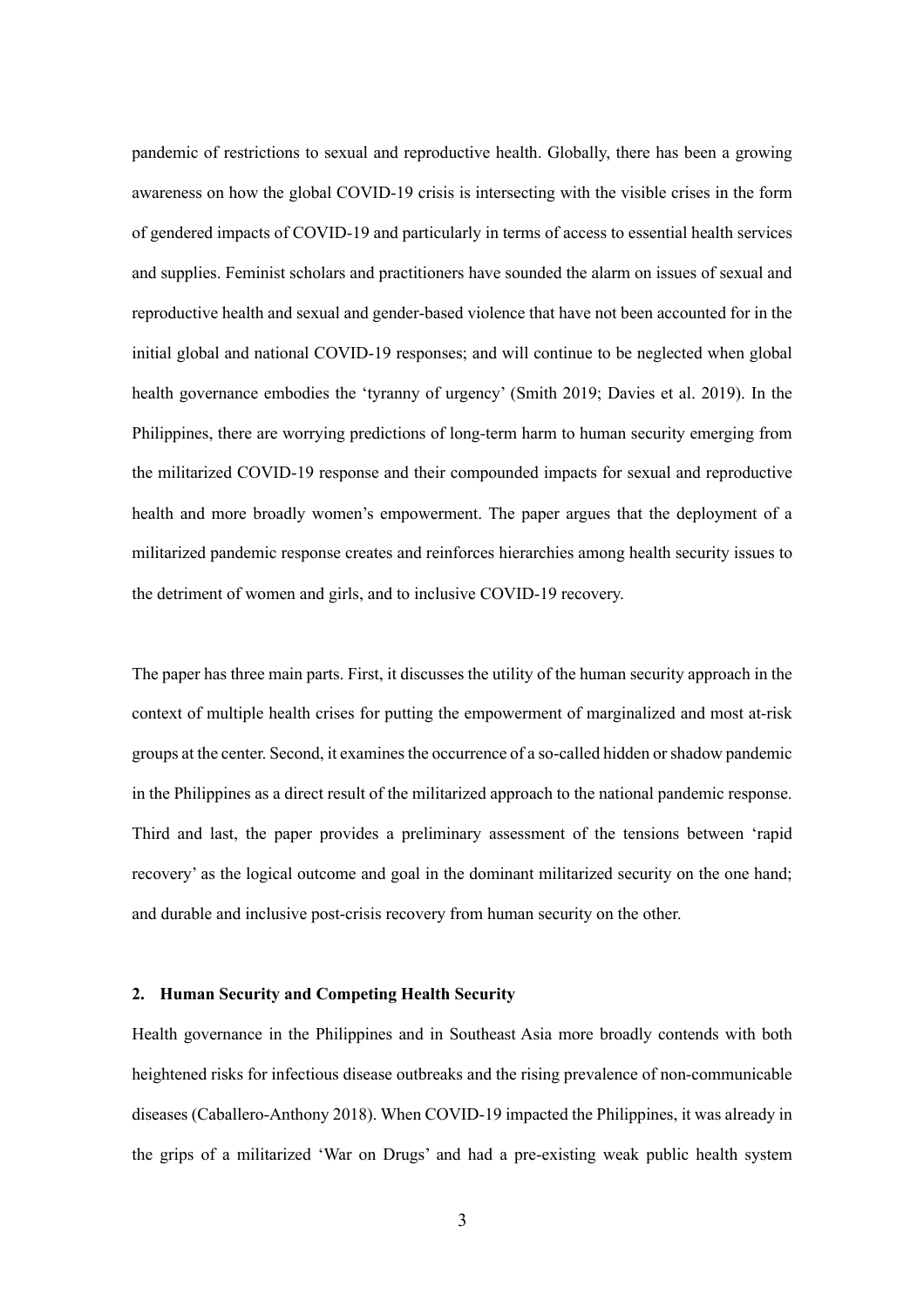characterized by inequalities in sexual and reproductive health. A clear indication of this is found in the UN CEDAW Committee report (2015), which as a result of the optional protocol inquiry, concluded that the Philippine state is accountable for various grave and systematic reproductive rights violations in the country. Specifically, the committee stressed the role of the Philippine state in perpetuating cultural and religious stereotypes of women's primary role as child bearers and rearers to undermine and constrain their bodily autonomy and well-being. This health environment created a massive gap in the capacity of the national government to respond to COVID-19 let alone for its direct and indirect gendered impacts.

To deal with the COVID-19 pandemic, broad emergency powers were vested in the President, Rodrigo Duterte, through executive order and by the Philippine Congress. In March 2020, the President signed Proclamation No. 929 placing the country under a state of calamity due to COVID-19 for six months. The discursive framing of 'State of calamity' placed the pandemic as a national security issue, which in turn affords the state extraordinary resources and power to mobilize nationally. This framing also activated the country's willingness to seek and accept international assistance. The proclamation allowed the National and local government units discretion to utilize appropriate funds in their disaster preparedness and response efforts to contain the spread of COVID-19 (Atienza 2020). As the disease outbreak and the clamor for an improved response from the government spread nationwide, the *Bayanihan To Heal as One Act* was passed (Atienza 2020; Atienza et al 2020). Citing the public emergency, the ordinary legislative approval process was abandoned for this Act in favor of an expedited one. On 25 March 2020, the Philippine Government enacted this Act, which gave the President temporary emergency powers for the pandemic response. It includes plans to implement the largest social protection program in Philippine history as part of the response, including cash grants to 18 million low-income families.<sup>9</sup> It authorized the use of funds worth over US\$4 billion (equivalent to 1.1 percent of the

<sup>9</sup> https://www.dfat.gov.au/sites/default/files/covid-response-plan-philippines.pdf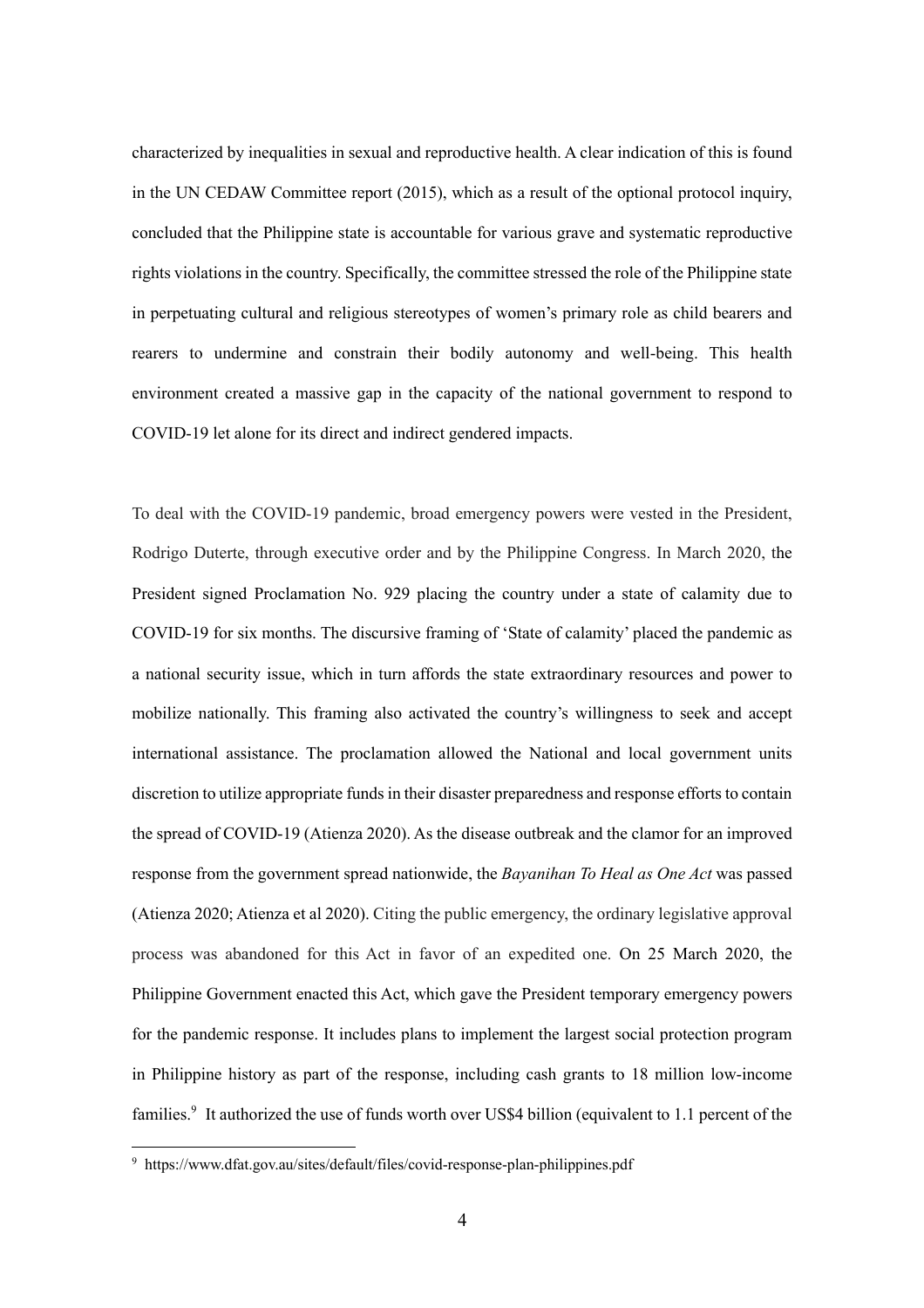country's Gross Domestic Product) with the largest part being the provision of emergency subsidies (Cho et al 2020a). Approximately 4 million Filipinos have lost jobs and livelihoods while the national government incurred trillions of dollars in foreign debt. To support its economic response, the Philippine Government has accessed close to \$5.8 billion in new loans from the ADB, Asian Infrastructure Investment Bank and the World Bank.<sup>10</sup> In June 2020, the law expired and a law extending it was enacted - the *Bayanihan to Recover as One* (or Bayanihan 2) Act. Bayanihan 2 allows the use of 4.1 trillion pesos from the national budget until December 31, 2021.<sup>11</sup> To date, there are ongoing different forms of curfews and quarantine measures in place in the country, varying by region and set by Local Government. Intercity and inter-province travel is restricted, and domestic air travel remains limited.<sup>12</sup>

However, the COVID-19 response in the Philippines has not been anchored on human security, instead it has promoted militarized solutions at the expense of human rights and empowerment. This paper characterizes the pandemic response in the Philippines as militarized to highlight the following attributes. First, the expertise marshalled to lead and implement the pandemic response has come from the military and police. The Duterte administration convened an Inter-Agency Task Force on COVID-19 and a separate National Task Force under the Office of Civil Defense's disaster management council, composed predominantly of retired generals, to lead the implementation of the government's response. The dominance of the security sector within President Duterte's cabinet leaves little room for technical and diverse forms of expertise needed to respond to a pandemic.<sup>13</sup> For example, he has sought to frame Filipinos especially frontline

<sup>10</sup> https://www.dfat.gov.au/sites/default/files/covid-response-plan-philippines.pdf

<sup>11</sup> https://www.rappler.com/nation/duterte-signs-laws-extending-bayanihan-recover-as-one-act-funds-2020-budget

<sup>&</sup>lt;sup>12</sup> https://reliefweb.int/report/philippines/critical-voices-civil-society-organisations-suppressedphilippines

<sup>13</sup> https://www.idea.int/sites/default/files/publications/constitutional-performance-assessment-in-the-timeof-a-pandemic.pdf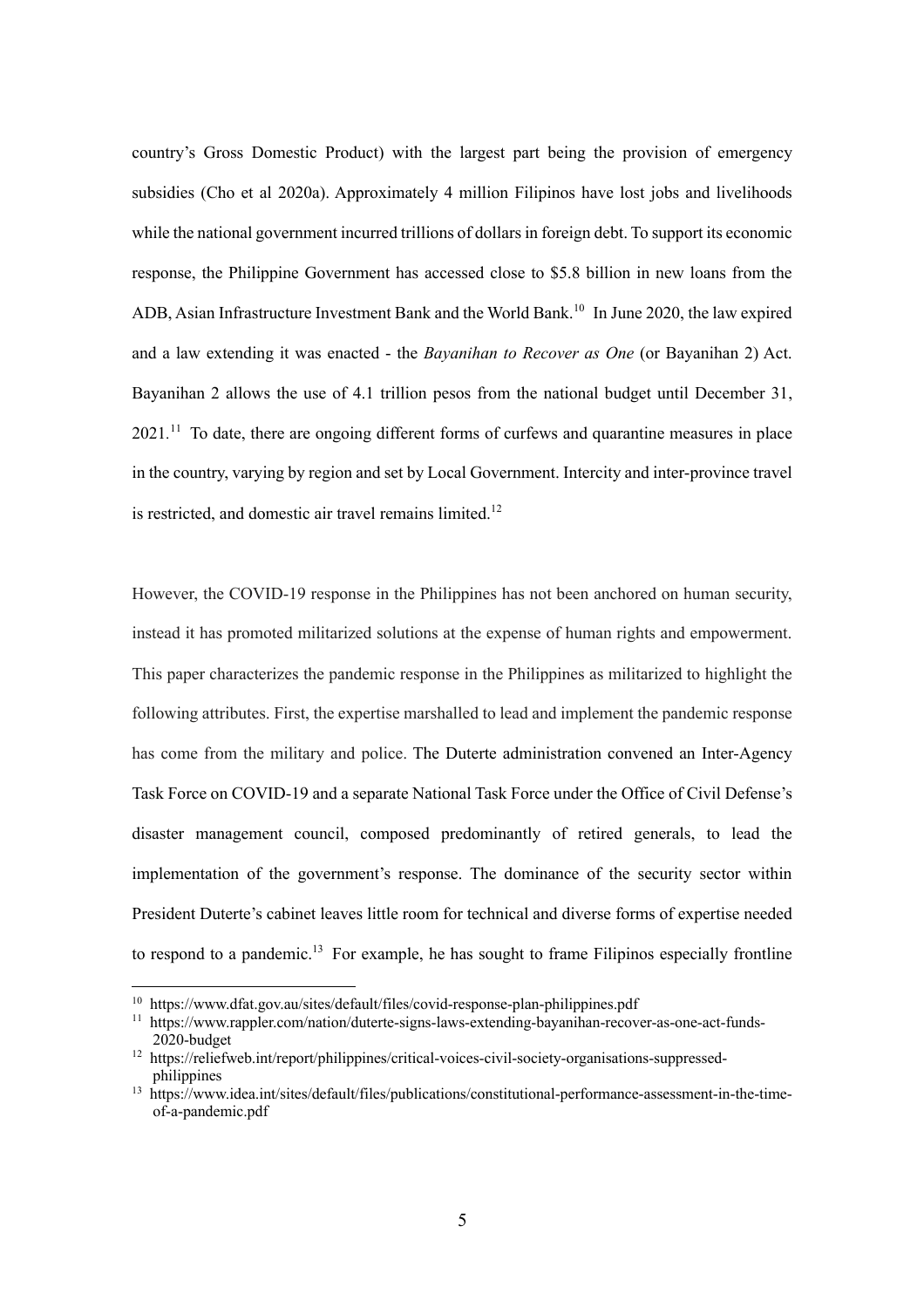health workers who express their discontent as 'enemies' who do nothing but complain.<sup>14</sup> He has deliberately reduced the space for other relevant voices and perspectives in dealing with the health crisis, including the voices of health experts. Because he reproduces and invests in militarizing crises, he cannot but interpret differing views as an existential threat to his power. The Philippines therefore has a leader that forecloses spaces for civic deliberation and participation at a time when these are most needed. The COVID-19 response has contributed to the already shrinking civic space in the Philippines as part of the President's militarized approach to security.

Second, and related, the militarization of the pandemic breeds its own pathologies including the legitimation of authoritarian or anti-democratic solutions and abuse of power by military and police officers. What this means is that a militarized pandemic response not only inevitably falls short of addressing complex governance challenges it may also exacerbate the enabling conditions for human rights violations and atrocities. That is, because President Duterte has made every national decision-making process military and police-driven and therefore exclusionary, the pandemic response is short-sighted and blind to a host of other interrelated harms and violence linked to the responses. In particular, while lockdowns are in effect, the Philippine government passed in June 2020 the Anti-Terrorism Act that risks further restricting access to humanitarian assistance and the movement of aid workers. There are warning signs that the law compromises civil society action, particularly the work of those implementing humanitarian responses: churches, service-oriented groups, and humanitarian organizations helping those who are most vulnerable and marginalized.<sup>15</sup> There are reports that this law is being weaponized to silence discontent from the public regarding the shortcomings and violent approach to the pandemic. In response, Atienza points out that there have been "relentless attempts to file cases in the Supreme Court about the constitutionality of various laws and actions, including not just the Bayanihan

<sup>14</sup> https://www.rappler.com/nation/piqued-duterte-taunts-doctors-to-mount-revolution-against-him

<sup>&</sup>lt;sup>15</sup> https://reliefweb.int/report/philippines/critical-voices-civil-society-organisations-suppressedphilippines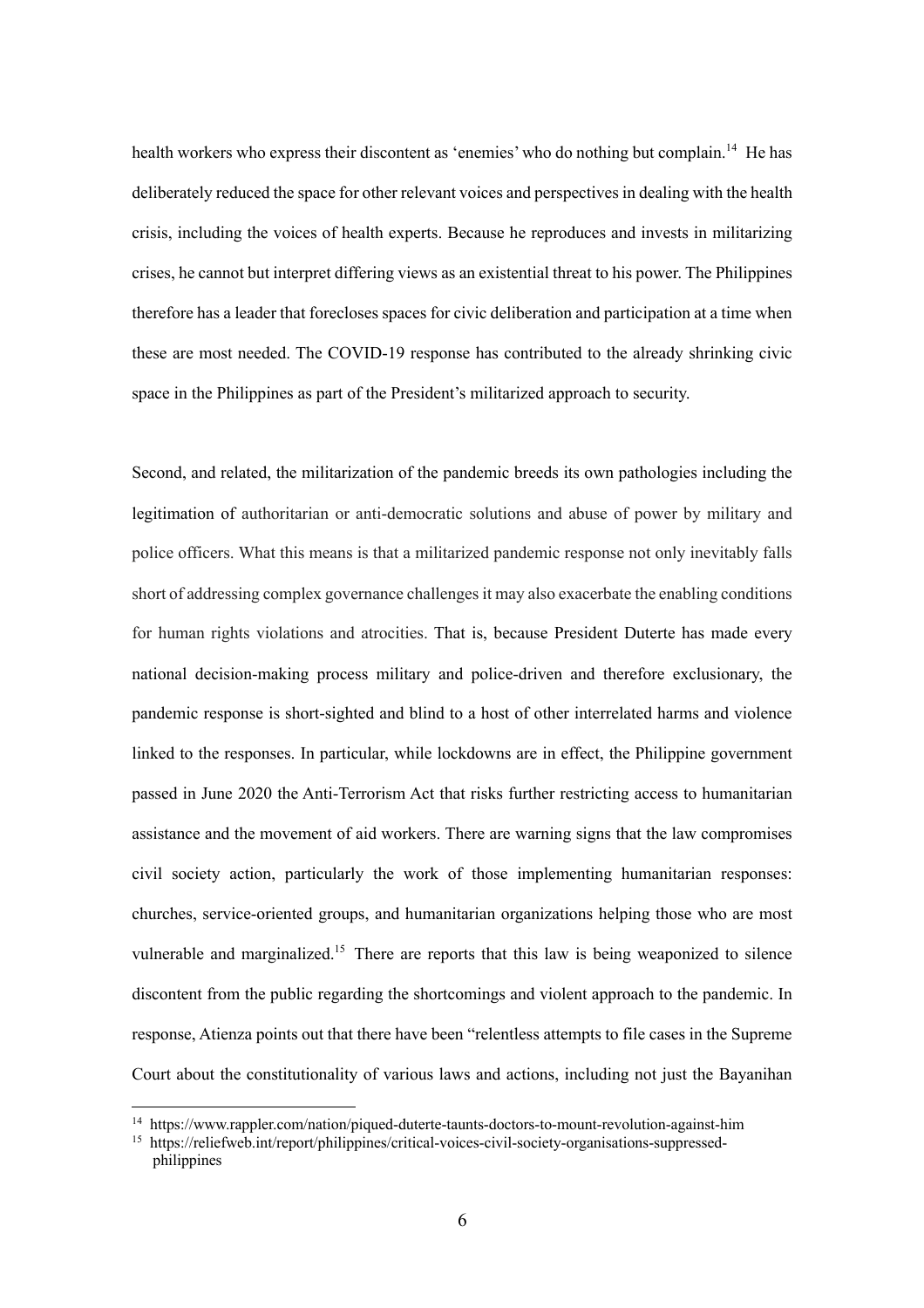Act but also the Anti-Terrorism Act" (Atienza 2020, 6). Furthermore, across the Southeast Asia region, local organizations have expressed their concern that governments like the Philippines one will take advantage of the COVID-19 emergency to silence dissent or remove basic freedoms.<sup>16</sup>



# **Figure 1. Filipino health workers using improvised Personal Protective Equipment**

*Source: The Guardian*, quoted original source Maria Theresa Depano.

Finally, as we see in the Philippine case, the militarized pandemic response stratifies health issues rather than viewing them holistically. The Philippines preparedness for a pandemic was very low

<sup>16</sup> https://asiafoundation.org/wp-content/uploads/2020/09/GovAsia-1.1-Civil-society-in-Southeast-Asiaduring-the-COVID-19-pandemic.pdf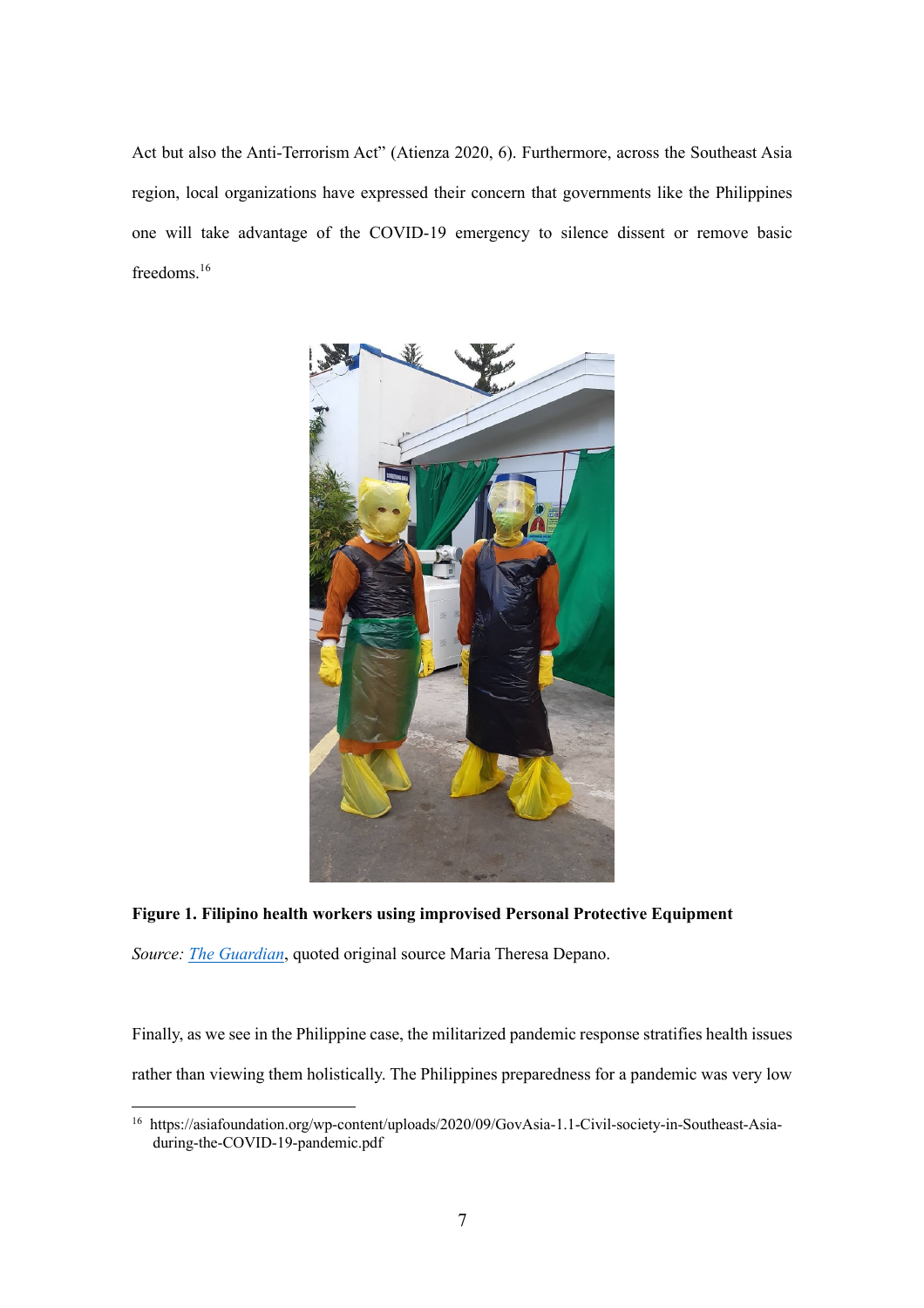due to pre-existing health inequalities. From the initial phase of the COVID-19 health crisis, there were clear shortages in equipment and facilities and this endangered the safety of health workers. There were nationwide problems in the availability of personal protective equipment (PPE), ventilators, beds and diagnostic equipment and supplies. As shown in Figure 1, many Filipino health workers have had to improvise protective equipment and use personal resources to procure supplies for themselves. Specifically, the strain on health systems and health workers is also an example of the challenges a country with multiple ongoing humanitarian crises has to face. Consequently, the Philippines is among the few countries in the Asia Pacific where COVID-19 is having high negative or constraining impacts on humanitarian access.<sup>17</sup> Prior to the pandemic, thousands of Filipinos were already displaced and while the pandemic was ongoing there were new displacements due to typhoons and protracted community conflicts. Despite the limitations in servicing beneficiaries nationwide, civil society and particularly local women's groups and networks were 'pre-positioned' to fill in the gaps. As a report from the Asia Foundation pointed out, a coalition of women's groups "disseminates information on gender-based violence, adolescent sexual and reproductive health and maternal health to isolated rural communities [and] was able to use its networks effectively to disseminate guidance on COVID-19 health and sanitation measures that was accurate and balanced."<sup>18</sup> Overall, however, gender considerations in relation to the pandemic response and policies were not coordinated at national and local levels. As frontline workers themselves struggled to get even minimum resources and safety from workplace hazards, the general public and especially women and girls struggled to access services essential to them. There is emerging evidence that COVID-19 was interpreted as the overwhelming priority without regard for how disease outbreaks and global health crises more broadly are always gendered crises (Davies and Bennett 2016).

<sup>17</sup> https://interactive.unocha.org/data/ap-covid19-portal/impact-crisis.html

<sup>18</sup> https://asiafoundation.org/wp-content/uploads/2020/09/GovAsia-1.1-Civil-society-in-Southeast-Asiaduring-the-COVID-19-pandemic.pdf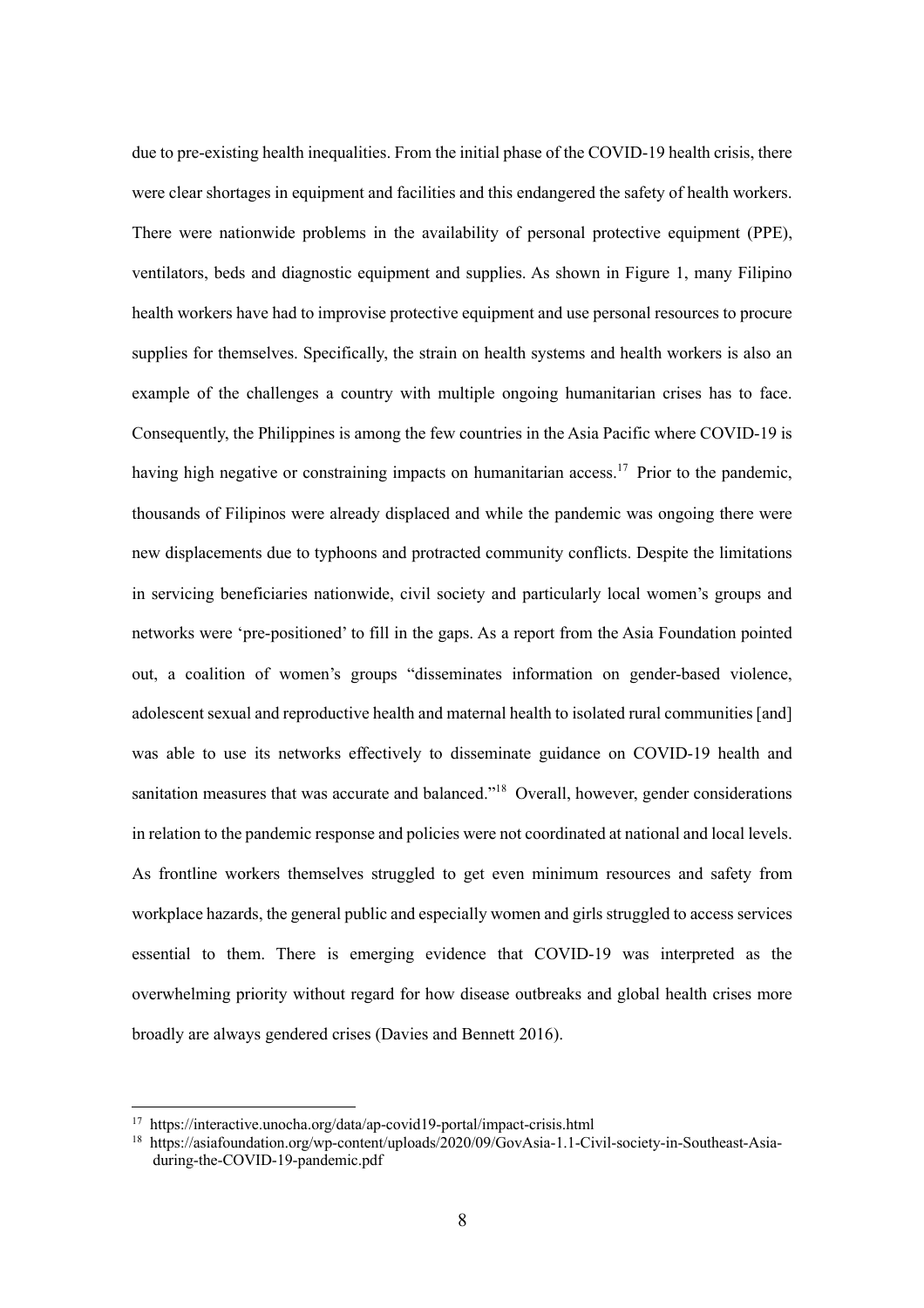A human security approach is gender-responsive and attends to the dynamics of competition and prioritization through the 'tyranny of the urgent' in times of crisis. It reveals fundamental assumptions on what counts as a crisis or which issues need to be taken more seriously. Indeed, this is now seen to constitute an emerging global health security issue based on reports of massive redirecting or refocusing of personnel and resources toward the pandemic response and away from development and democracy-building programs. A clear example is that activities that were originally slated as training activities have been refocused as relief response efforts.<sup>19</sup> From a feminist human security point of view, we need to interrogate the potential long-term impacts that result from the prioritization and re-allocation of resources to the pandemic response in terms of the neglect of other 'hidden' crises. As this report shows, bringing together feminist global health and human security research in analysing COVID-19 matters when making visible what would otherwise remain as a 'hidden' pandemic accompanying COVID-19, and when problematizing the gendered biases underpinning what ought to be prioritized. In the next section this dilemma of prioritization is seen to be most evident in the case of the diversion of resources away from gender-based programs and particularly sexual and reproductive health.

# **3. The Hidden Pandemic**

Globally, there has been alarming increase in the gendered impact of COVID-19 from domestic violence to restrictions on accessing sexual and reproductive health care essential for women. UNDP's *COVID-19 Global Gender Response Tracker*<sup>20</sup> serves as the main information hub that monitors policy measures enacted by national governments worldwide to tackle the COVID-19 crisis and highlights the responses that are gender-sensitive. According to the Tracker, "[O]verall, only two countries in the region (Indonesia and China) register a holistic response with measures that span at least three dimensions. Six out of 28 countries and territories analyzed in the region

<sup>19</sup> https://asiafoundation.org/wp-content/uploads/2020/09/GovAsia-1.1-Civil-society-in-Southeast-Asiaduring-the-COVID-19-pandemic.pdf

<sup>20</sup> https://data.undp.org/gendertracker/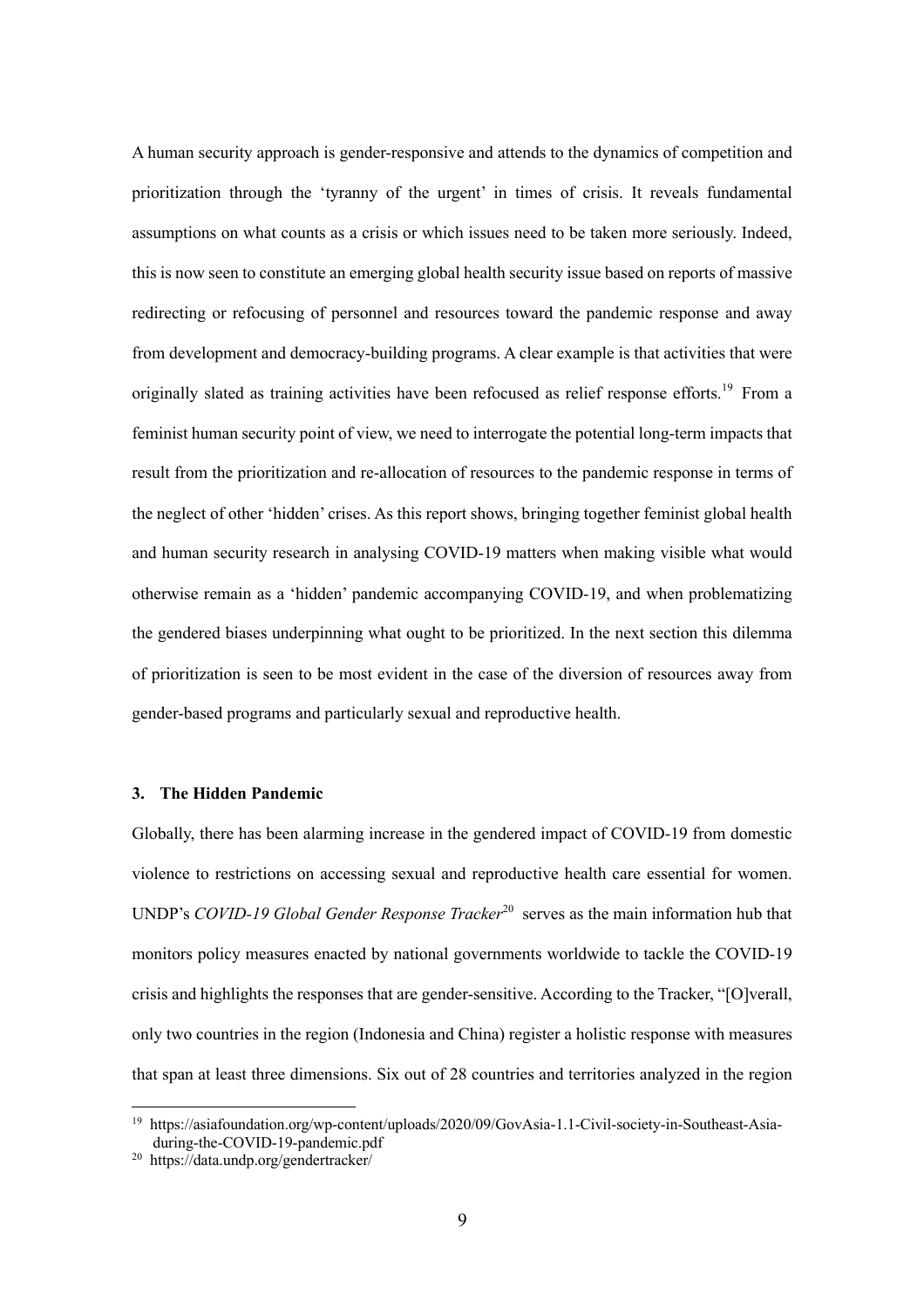register no gender-sensitive measures at all in response to COVID-19" (UNDP 2020, 4). Additionally, gaps and challenges were observed on "both the supply side (delivery) and the demand side (access) of essential family planning and maternal/newborn health services."<sup>21</sup> COVID-19 intersected with another health crisis in terms of alarming increase in teenage pregnancies in the country. Indeed, teenage pregnancies were declared 'a national and social emergency' in the Philippines in 2019.<sup>22</sup> In one survey, Filipinos reported it as the most important problem of women in the country at present. Based on the Population Commission's estimates, around 70,755 families were led by minors at the end of 2020, and this figure is expected to increase to 133,265 by the end of  $2021$ .<sup>23</sup>

The hidden pandemic to COVID-19 can be categorized in terms of immediate or direct impacts on women's sexual and reproductive health; and indirect or long-term impacts of deteriorating health outcomes for post-pandemic recovery.

# **4. Immediate Impacts**

There are several gendered impacts. It is by now well-documented that there has been a global rise in domestic violence as people were forced to stay at home and access to essential services and assistance were constrained, or in some cases completely halted. The Philippines was no exception (see Figure 2). Related to this trend is the range of restrictions to sexual and reproductive health. Prior to COVID-19, nationwide restrictions were pervasive especially in

<sup>&</sup>lt;sup>21</sup> https://philippines.unfpa.org/en/news/significant-rise-maternal-deaths-and-unintended-pregnanciesfeared-because-covid-19-unfpaand?fbclid=IwAR0Z\_DrVMRNSr1wwE5DZO6zRdeSvVQvUGCsVcdmFOVyUe9nIJT6zcr-kRWA

<sup>&</sup>lt;sup>22</sup> https://popcom.gov.ph/?p=1564; https://www.rappler.com/nation/teen-pregnancy-most-importantproblem-women-today-philippines-sws-survey-november-2020?utm\_source=facebook&utm\_medium=social&fbclid=IwAR3QmrpWkuA1\_b2ODGSwWWz0D yZz-kddcD0umdoZKCtQrdyi0MdIYiE02NU

<sup>23</sup> https://www.rappler.com/nation/teen-pregnancy-most-important-problem-women-today-philippinessws-survey-november-

<sup>2020?</sup>utm\_source=facebook&utm\_medium=social&fbclid=IwAR3QmrpWkuA1\_b2ODGSwWWz0D yZz-kddcD0umdoZKCtQrdyi0MdIYiE02NU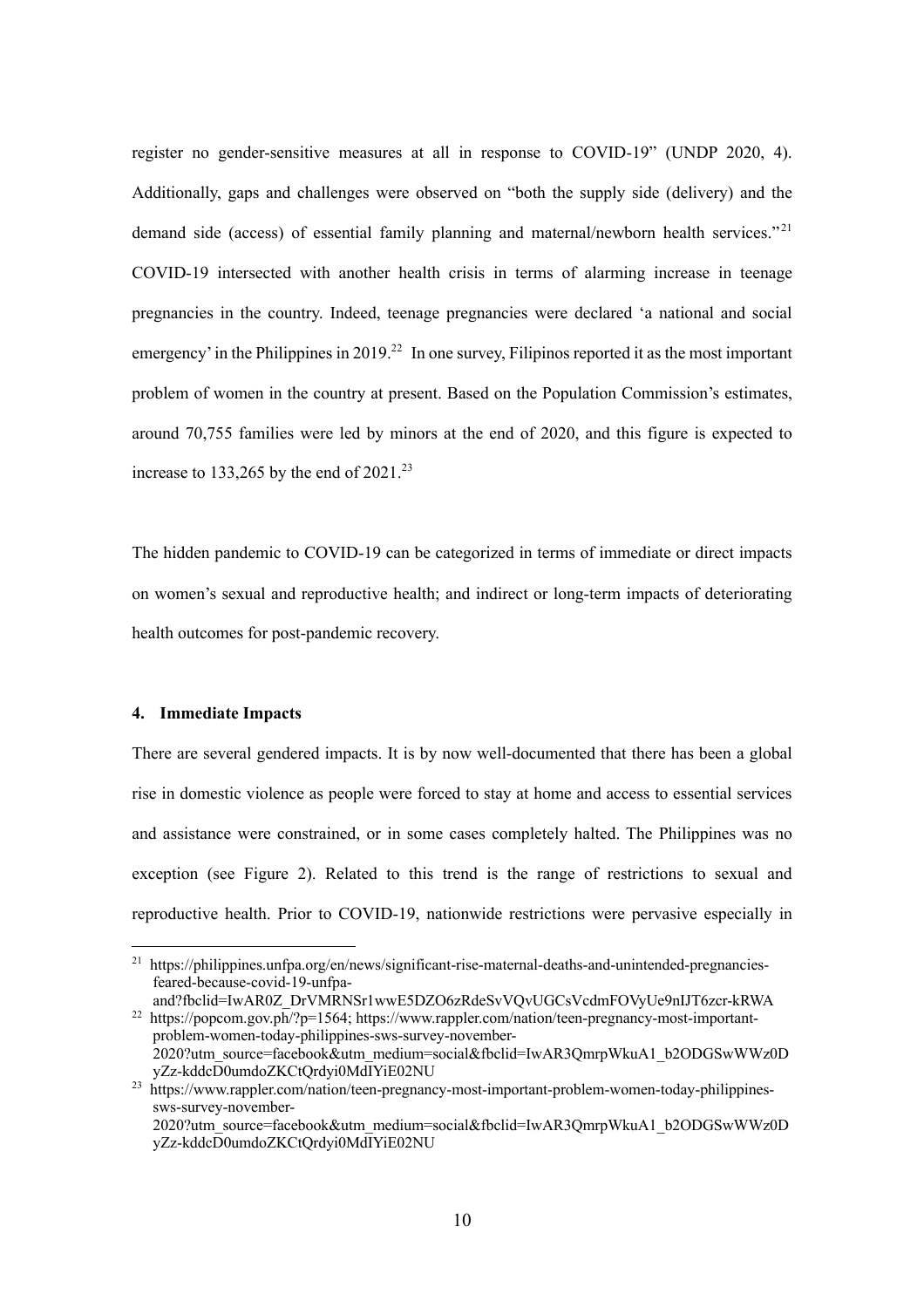conflict and disaster-induced displacements (Tanyag 2018). Within months after COVID lockdowns were enforced in the country, women's groups sounded the alarm about the highly likely pandemic 'baby boom' estimated at 1.8 million unplanned pregnancies and 751,000 unintended pregnancies.<sup>24</sup> For a country with already high maternal mortality rates, the baby boom will also likely be tied to maternal deaths and health complications emanating from the pandemic-clogged health system and fractured social welfare mechanisms. Indeed, according to UNFPA Philippines (2020), "[W]hen health service providers are overburdened and preoccupied with handling COVID-19 cases, however, lifesaving care and support to GBV survivors (i.e. clinical management of rape, mental health and psycho-social support, etc) may be cut off. Other vulnerabilities that women are facing connected to the lockdown have also been reported."

| <b>Estimated Monthly Risk Incidence on Women and Adolescent Girls</b><br>that may Increase due to COVID-19*                                                                                                                                                                                       |                                              |          |            |         |                |          |              |
|---------------------------------------------------------------------------------------------------------------------------------------------------------------------------------------------------------------------------------------------------------------------------------------------------|----------------------------------------------|----------|------------|---------|----------------|----------|--------------|
|                                                                                                                                                                                                                                                                                                   |                                              | National | <b>NCR</b> | Luzon   | <b>Visayas</b> | Mindanao | <b>BARMM</b> |
|                                                                                                                                                                                                                                                                                                   | births                                       | 143,000  | 18,000     | 63,000  | 27,000         | 28,000   | 6,000        |
|                                                                                                                                                                                                                                                                                                   | birth complications                          | 21,000   | 3.000      | 9,000   | 4.000          | 4.000    | 900          |
| J.                                                                                                                                                                                                                                                                                                | women with unmet need for<br>family planning | 234,000  | 22,000     | 105,000 | 45,000         | 50,000   | 10,000       |
| ÷                                                                                                                                                                                                                                                                                                 | spousal physical violence                    | 63,000   | 4.000      | 32,000  | 15,000         | 20,000   | 900          |
|                                                                                                                                                                                                                                                                                                   | spousal sexual violence                      | 31,000   | 1,000      | 14,000  | 8,000          | 11,000   | 400          |
| Note: Sub-national counts do not add up to the national total for the following reasons:<br>1) The Census counts at the national level includes: Filipinos in embassies, consulates and missions abroad.<br>2) The NDHS total rates/percentages do not represent the sum of the regional figures. |                                              |          |            |         |                |          |              |

**Figure 2. Data on COVID-19 exacerbated SGBV** *Source:* UNFPA Philippines Factsheet 2020.

Research indicates that Filipino girls and young women are worried more about the health of their family (68%), about the duration of the quarantine (53%), about their slim chances of returning to school and being able to leave one's house (both almost 49%), rather than about contracting

<sup>&</sup>lt;sup>24</sup> https://www.aljazeera.com/news/2020/7/14/philippines-faces-baby-boom-after-lockdown-hits-familyplanning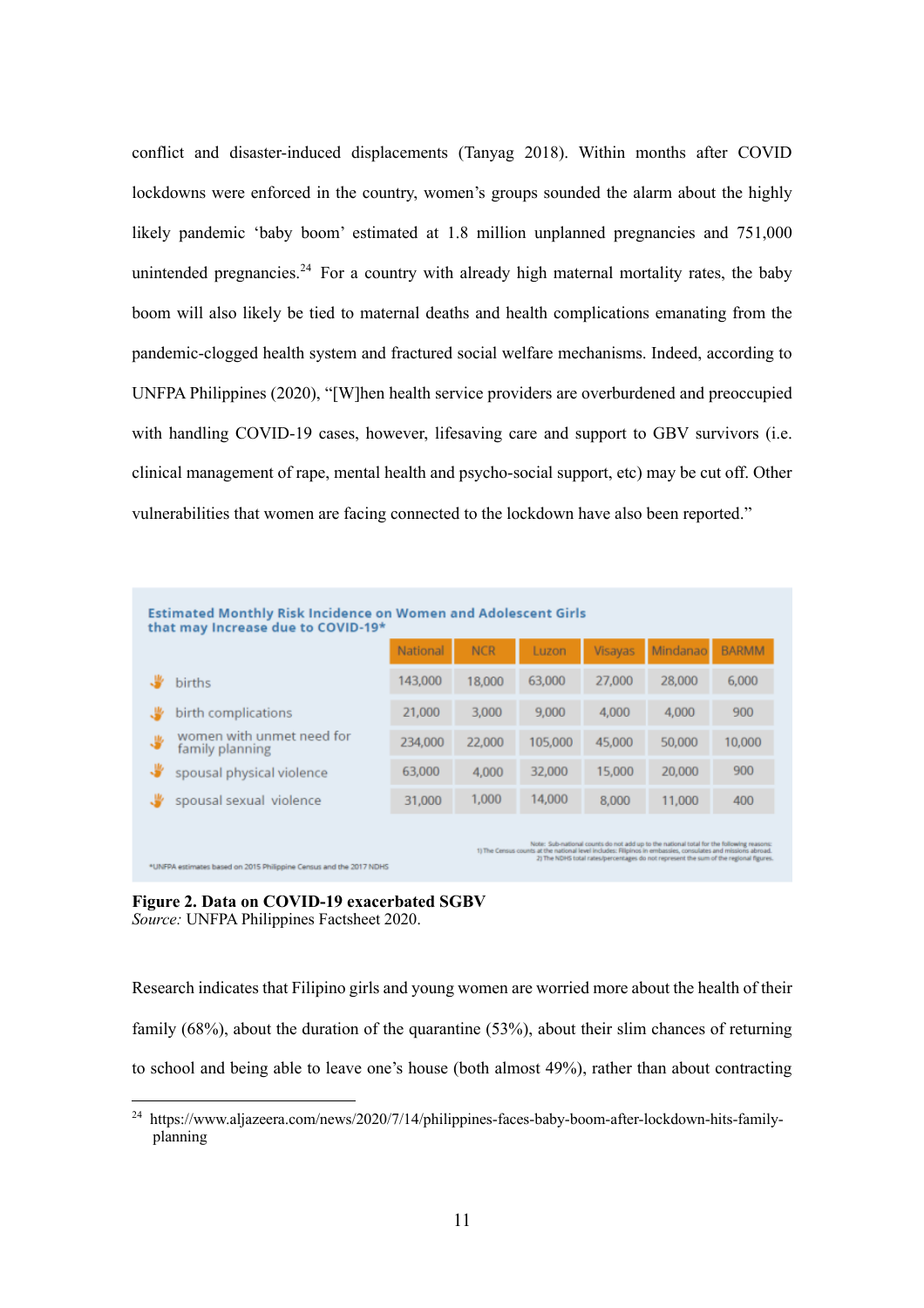the virus (40%). They also reported worries about human rights violations and gender-based violence against girls and young women.<sup>25</sup> Other reported global trends were specific forms of violence such as online harassment and harmful traditional practices such as child marriages; and that there is "the lack of sustainable, structural and societal support for the work on ending VAW/G [violence against women and girls]; CSOs continue to fill the gap."<sup>26</sup>

# **5. Indirect and Long-term Impacts**

The projected 'baby boom' as a result of failures in COVID-19 response in the Philippines forms part of what is predicted to be an 'impending human capital crisis' (Cho et al 2021). Through a human security lens, the lack of gender-awareness and responsiveness because of the militarized pandemic response, means long-term suffering and compounded harm to the health and wellbeing of millions of Filipinos. There is already strong research that early and teenage pregnancies severely undermine the human capabilities of girls and further entrenches them in poverty. A baby boom will likely mean increased maternal mortality risks and increases in the burden of work among health professionals who are already overwhelmed by the realities of triaging in a poorlymanaged pandemic. The further deterioration of health systems is interlinked with the depletion of health care workers who are also a largely feminized workforce – who themselves face risk of restrictions to sexual and reproductive health and gender-based violence. Many women who are victims of sexual violence are and will be forced to carry babies borne as a result of rape. Ongoing economic insecurity and physical mobility restrictions due to lockdowns in the country may mean that more women will continue to find it difficult to escape violence or to seek support and justice.<sup>27</sup> What is evident is that the confluence of the hidden pandemic and COVID-19 in the

 $^{25}$ https://reliefweb.int/sites/reliefweb.int/files/resources/through her lens impact of covid19 to gyw\_1 4oct2020.pdf

<sup>26</sup>https://reliefweb.int/sites/reliefweb.int/files/resources/un%20trust%20fund%20brief%20on%20impact% 20of%20covid-19%20on%20csos%20and%20vawg\_2-compressed.pdf

<sup>27</sup>https://reliefweb.int/sites/reliefweb.int/files/resources/un%20trust%20fund%20brief%20on%20impact% 20of%20covid-19%20on%20csos%20and%20vawg\_2-compressed.pdf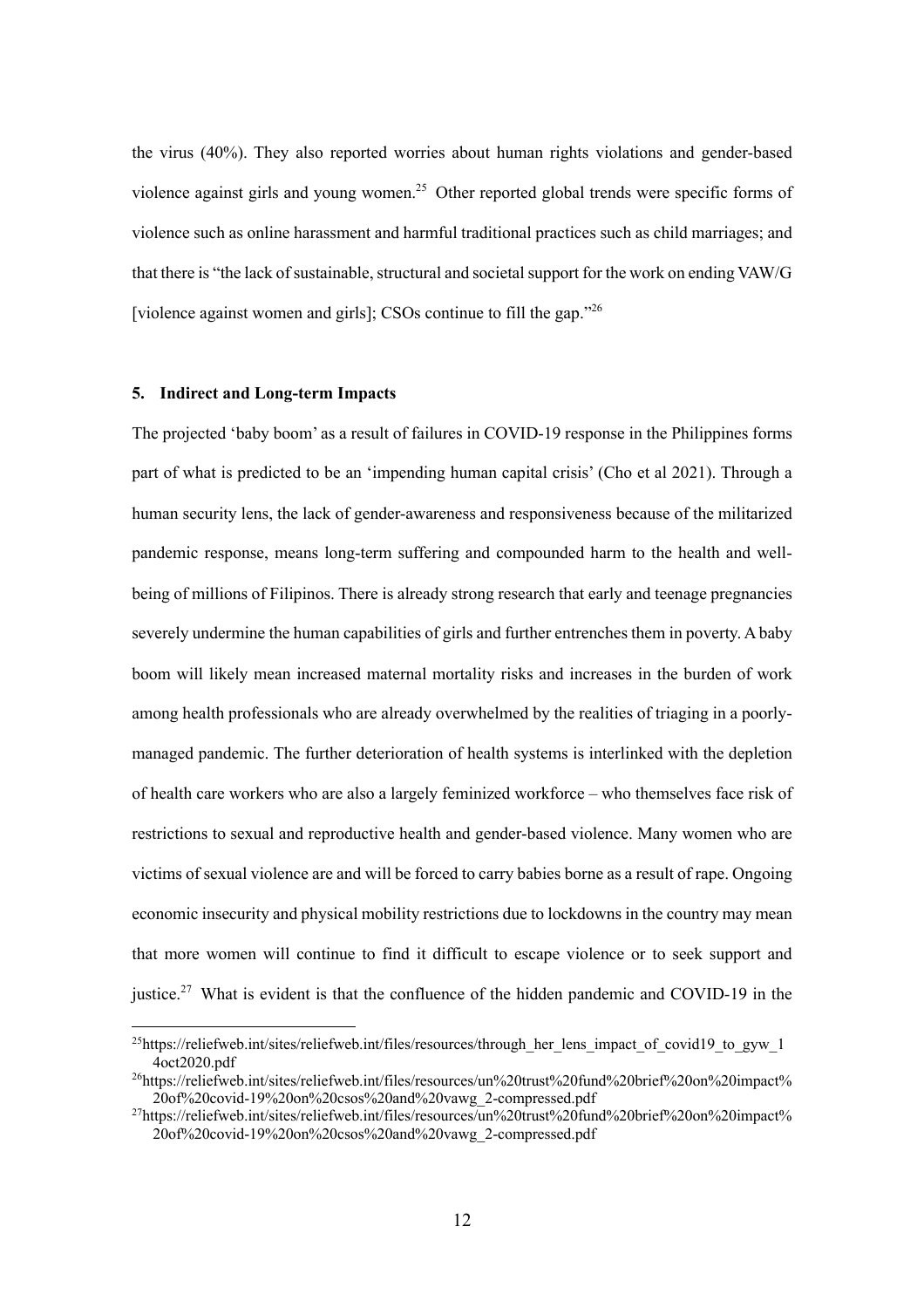Philippines will exacerbate existing health inequalities and create new ones.

Finally, teenage pregnancies even prior to the pandemic are linked with girls' education outcomes. Research in the Philippines points out that students' learning losses are expected to be enormous as COVID-19 dramatically disrupts education in Philippines (Cho et al 2020b). Prior to the pandemic, there were already challenges in access to and in the quality of education especially among the poor. The failure to respond to the pandemic with a human security lens is predicted to generate new crises that will outlast the disease outbreak because they undermine the capabilities of people – particularly women and girls – to flourish and thrive. Already there are reports that on a global scale, NGOs servicing women's needs are facing multiple challenges in continuing their work. Many have reported operating at reduced levels or have been forced to temporarily suspend operations.<sup>28</sup> COVID-19 is demonstrating that vital services available to women and girls are constrained as NGOs themselves struggle to mobilize resources for the work they do, and because they too have had to deal with the crisis as it affects them, their families and their communities.

# **6. Preliminary Conclusions**

The Duterte administration's emphasis on rapid recovery was a logical outcome of its highly militarized pandemic response. As a result, the country is predicted to have long-term human insecurities especially for women and girls whose distinct needs are being neglected as part of a COVID-19 related but hidden pandemic. But the crisis can also provide windows of opportunity to overhaul the harm done by this government, and repair what good is left. There is a need to develop antidotes that can reclaim, secure and promote a human security approach to intersecting

<sup>28</sup> https://asiapacific.unwomen.org/-

<sup>/</sup>media/field%20office%20eseasia/docs/publications/2020/06/cso%20survey%20brief\_26%20aug%20202 0.pdf?la=en&vs=3300; https://asiapacific.unwomen.org/en/digital-library/publications/2020/06/rapidassessment-impact-of-covid-19-on-womens-civil-society-organizations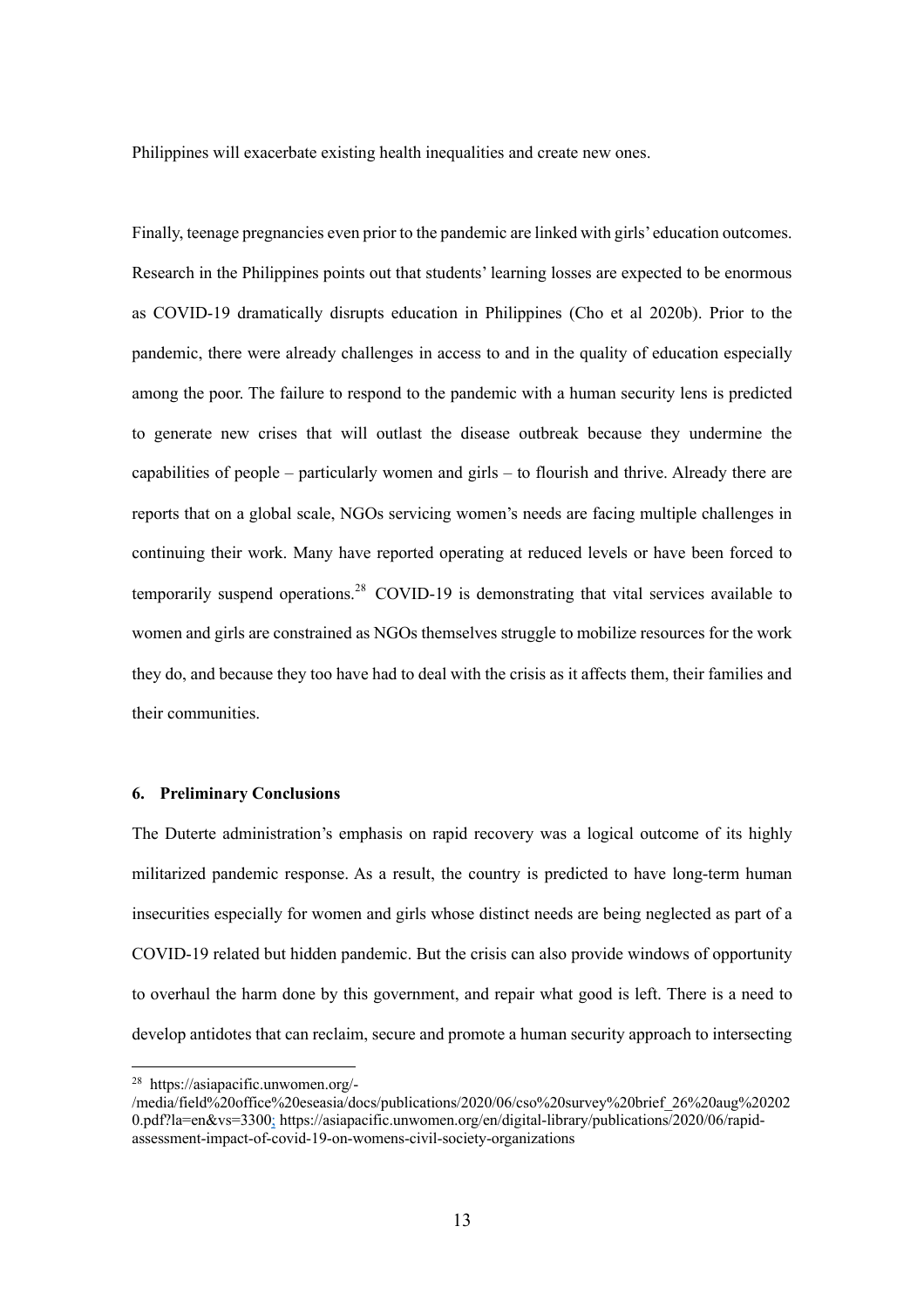health crises. As the COVID-19 pandemic intersects with a whole host of human rights violations and atrocities under President Duterte's administration, there are clear lessons that can be brought to bear in strengthening or 'crisis-proofing' security approaches. First, gender equality is central to advancing human security. Empowerment especially for women and girls is linked to their right to self-determination and their ability to make decisions for their sexual and reproductive health. Women's health is indispensable for crisis responses and inclusive long-term recovery of societies. It is also important to assist in the necessary investments in crisis preparedness. Human security approaches need to attend to demands and challenges at the intersections of crises that recognize women's and girls' roles in the production and reproduction of daily life. The path to re-orienting towards a human security approach in the Philippines will be long and difficult, but a necessary one. The governance challenges ahead will be more complex and difficult to recover, not just from the damages to health systems by the Drug War, but also for building stronger public health systems. An indispensable step in this direction is recognizing and urgently responding to the hidden pandemic by ensuring gender perspectives are part of any crisis response.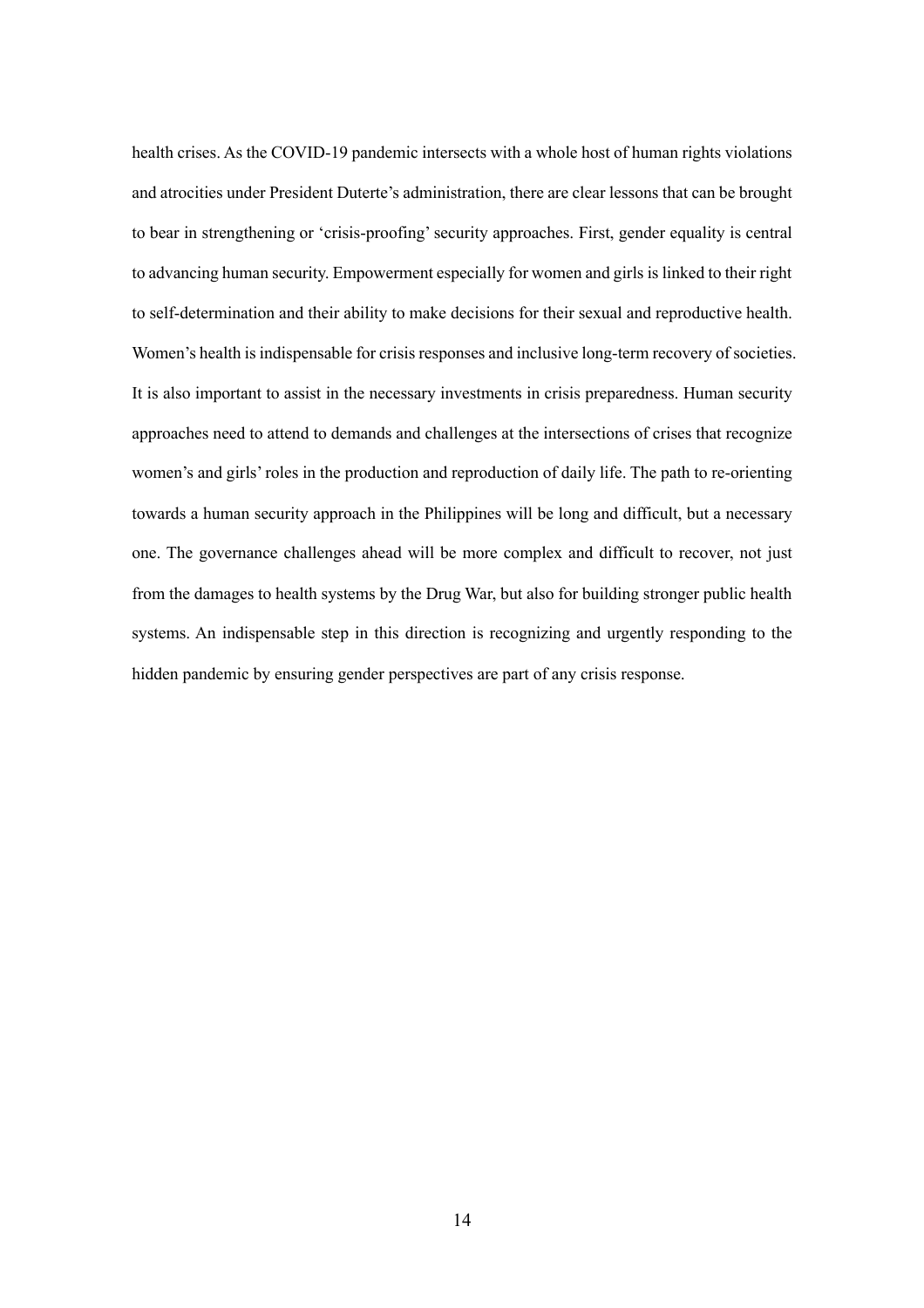#### **References**

Atienza, Maria Ela. 2020. *Emergency Powers and COVID-19: The Philippines as a case study.*  https://law.unimelb.edu.au/\_\_data/assets/pdf\_file/0011/3474344/MF20-Web1-Philippines-Ela-FINAL.pdf

Atienza, Maria Ela, Aries A. Arugay, Jean Encinas-Franco, Jan Robert R. Go, and Rogelio Alicor L. Panao. 2020. *Constitutional Performance Assessment in the Time of a Pandemic: The 1987 Constitution and the Philippines' COVID-19 Response*. International IDEA Discussion Paper 3/2020. Stockholm and Quezon City: International Institute for Democracy and Electoral Assistance and University of the Philippines Center for Integrative and Development Studies. https://doi.org/10.31752/idea.2020.36

- Caballero-Anthony, Mely. 2018. "Health and human security challenges in Asia: new agendas for strengthening regional health governance." *Australian Journal of International Affairs* 72(6): 602-616.
- Conde, Carlos. 2020. "Killings in Philippines Up 50 Percent During Pandemic." *Human Watch.*  September 8. https://www.hrw.org/news/2020/09/08/killings-philippines-50-percent- duringpandemic
- Cho,Yoonyoung, Douglas Johnson, Yasuhiro Kawasoe, Jorge Eduardo Avalos, Ruth Reyes Rodriguez. 2021. *The Impact of the COVID-19 Pandemic on Low Income Households in the Philippines : Impending Human Capital Crisis.* COVID-19 Low Income HOPE Survey, Note 3. Washington, DC: World Bank Group.
- Davies, Sara, and Belinda Bennett. 2016. "A gendered human rights analysis of Ebola and Zika: locating gender in global health emergencies." *International Affair*s 92(5): 1041–1060.
- Davies, Sara, Sophie Harman, Rashida Manjoo, Maria Tanyag, and Clare Wenham. 2019. "Why it must be a feminist global health agenda." *The Lancet* 393(10171): 601-603.
- Simangan, Dahlia. 2018. "Is the Philippine War on Drugs an Act of Genocide?" *Journal of Genocide Research* 20(1): 68-89.